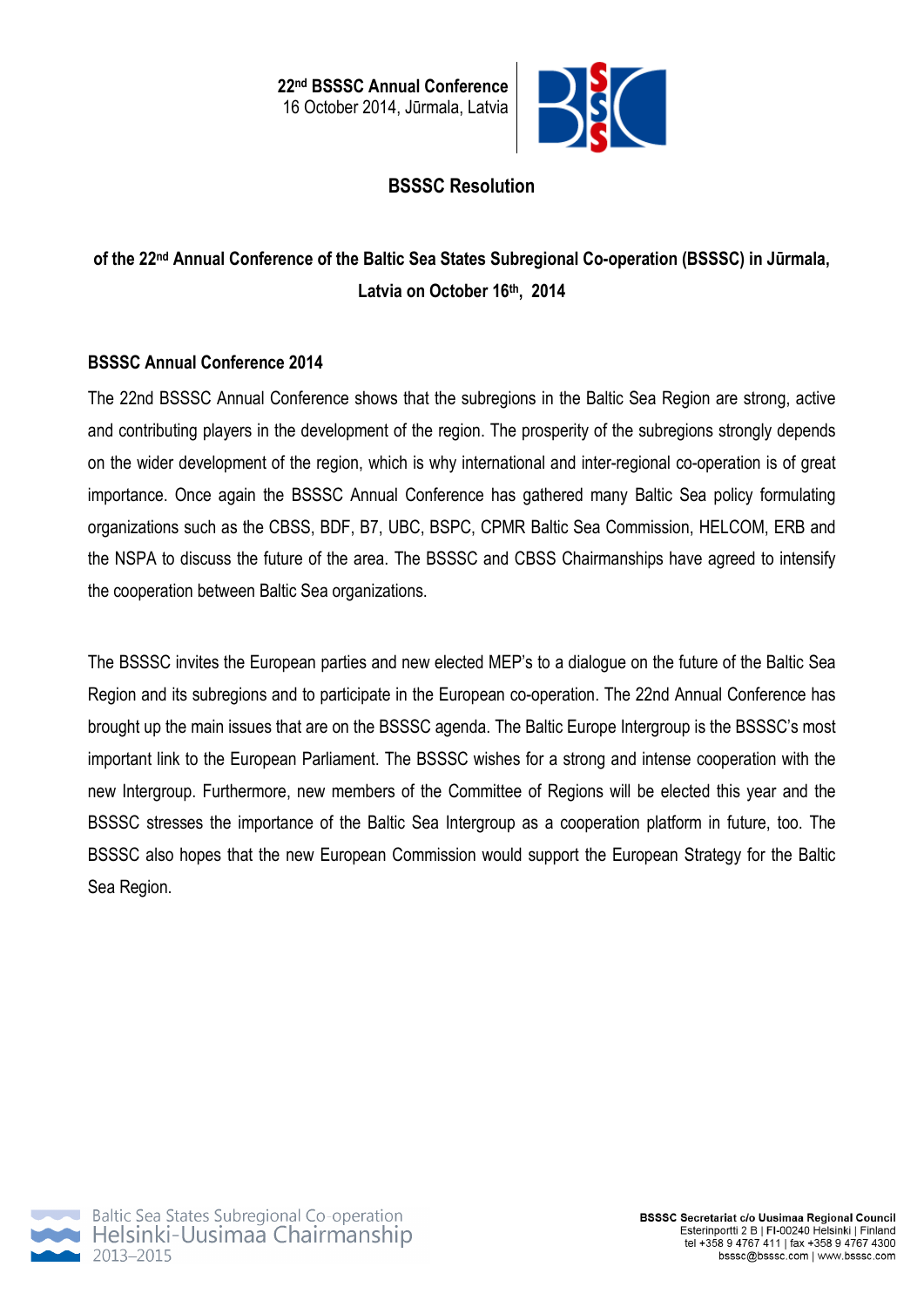

## **With regard to macro-regional strategies and the EU Strategy for the Baltic Sea Region, the BSSSC**

- supports the Commission's paper on governance of macro-regional strategies.
- regrets that the driving role of regional and local governments is not highlighted in the implementation of macro-regional strategies – both regarding political leadership and ownership.
- welcomes the proposal to improve mechanisms to ensure full engagement of non-EU countries, such as Norway and Russia - at all levels, as well as the better use of the work of existing regional organisations at the appropriate level.
- calls on the European Commission and National Governments to have a stronger emphasis on the specificities of the Baltic Sea Straits – as stated also in the cross-border and transnational Interreg programmes of the Baltic Sea Region for 2014-2020 as well as in the results of the NOSTRA (Network Of STRAits) INTERREG IV C project (2012-2014) – in the EU Strategy for the Baltic Sea Region, particularly regarding the field of maritime transport, which constitutes an important backbone for trade. The current heavy traffic flows within narrow straits and in shallow waters, covered with ice for a long period of the year, making the Baltic Sea difficult to navigate and increasing the risk of shipping incidents, as well as the vulnerability to pollution. Baltic Sea Straits are also specific territories where marine cross-border cooperation is especially needed and where an integrated approach is the key to allow an harmonious development of all the activities to take place there – economy, marine transport, tourism, environment, culture.
- encourages the Members States to involve the regional level in the implementation of the new European directive for Maritime Spatial Planning which was approved last summer. The approving process with many amendments was followed by the CPMR Baltic Sea Commission Working Group on Maritime Issues. The BSSSC cooperated with this working group and follows now the implementation of this directive, too.

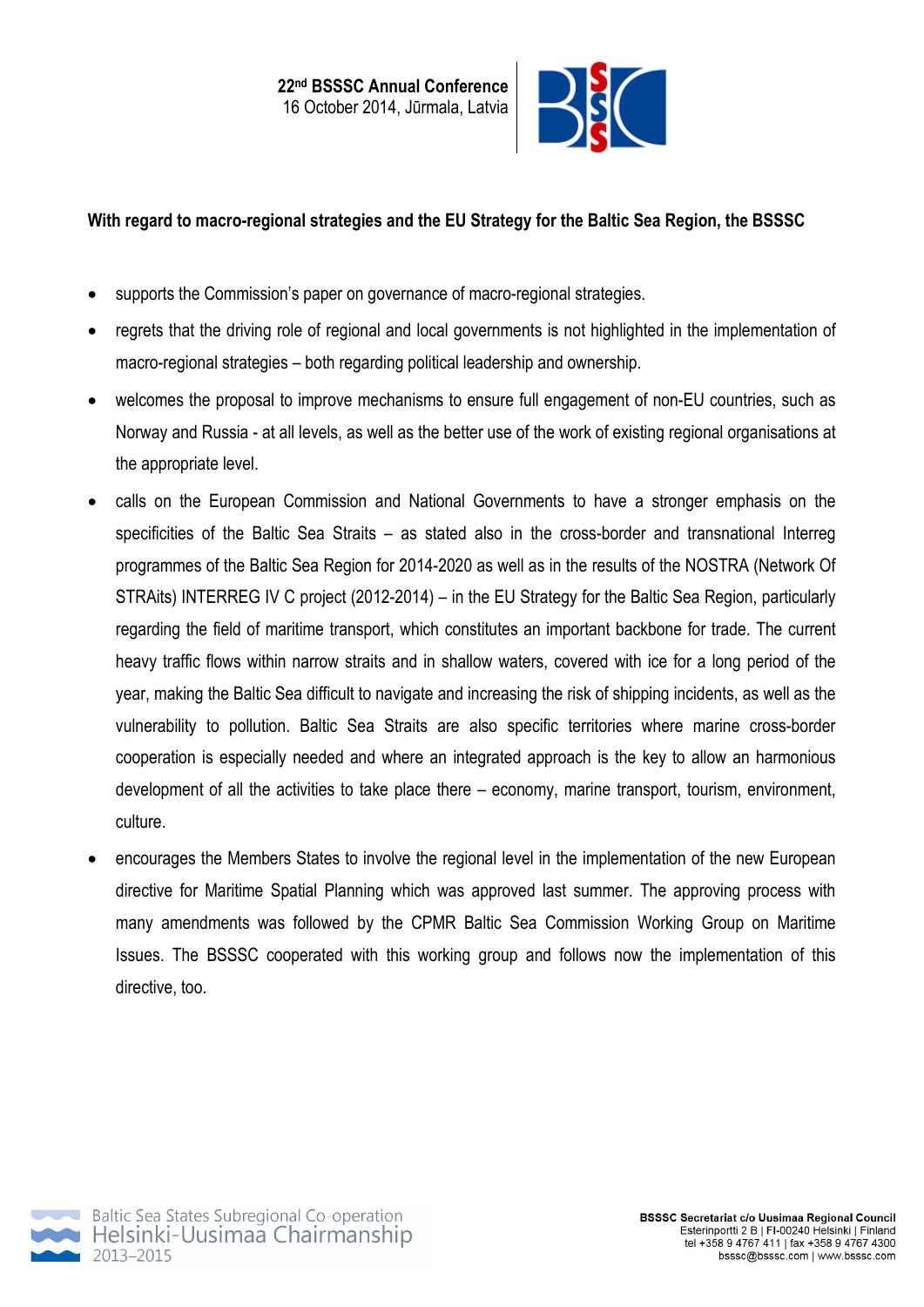

### **With regard to the programming period 2014-2020, the BSSSC**

- supports cross border, transnational and interregional cooperation in the Baltic Sea Region and is pleased to see more money being dedicated to this during the Interreg V period.
- welcomes the new Interreg Baltic Sea Region Programme focusing on capacity for innovation, management of natural resources, sustainable transport and support for the EU Strategy for the Baltic Sea Region.
- fully supports the programme's efforts to bring private actors into the project work and to open up for private sector as eligible partners in future projects.
- urges the Russian Federation and the European Commission to agree on solutions and commit funds to allow for active cooperation of Russian regions and cities on issues important for the Baltic Sea Region.
- will continue to support Baltic Sea Region projects of political importance and in line with BSSSC priorities.
- will as far as possible, seek to arrange partner search events at its Annual Conferences to facilitate a practical cooperation between local and regional actors in the Baltic Sea Region.

## **With regard to the policy sectors**

#### **1. Culture as a driver for social innovation**

- The BSSSC strongly supports the objectives and activities in the context of the EUSBSR Priority Area Culture. The Baltic Sea Region's diverse culture and rich cultural heritage are assets of particular value for the identity and cohesion of the region. The strengthening, promoting and visualizing of culture contributes to the attractiveness of the region and its sound social and economic development.
- Culture and creative industries are not only decisive factors for innovation and economic growth, but also a valuable means for solving social problems and imbalances on the urban and regional level. Culture also promotes democratic values, tolerance and social cohesion. The BSSSC appreciates the Baltic Sea Region Cultural Dialogue which was initiated by the Priority Areas Culture coordinators from Schleswig-Holstein and Poland on the occasion of the EUSBSR Annual Forum in June 2014 in Turku. This dialogue provides an opportunity for defining topics of common concern, such as social inclusion, and agreeing on joint projects and strategies in the field of culture. The BSSSC will continue

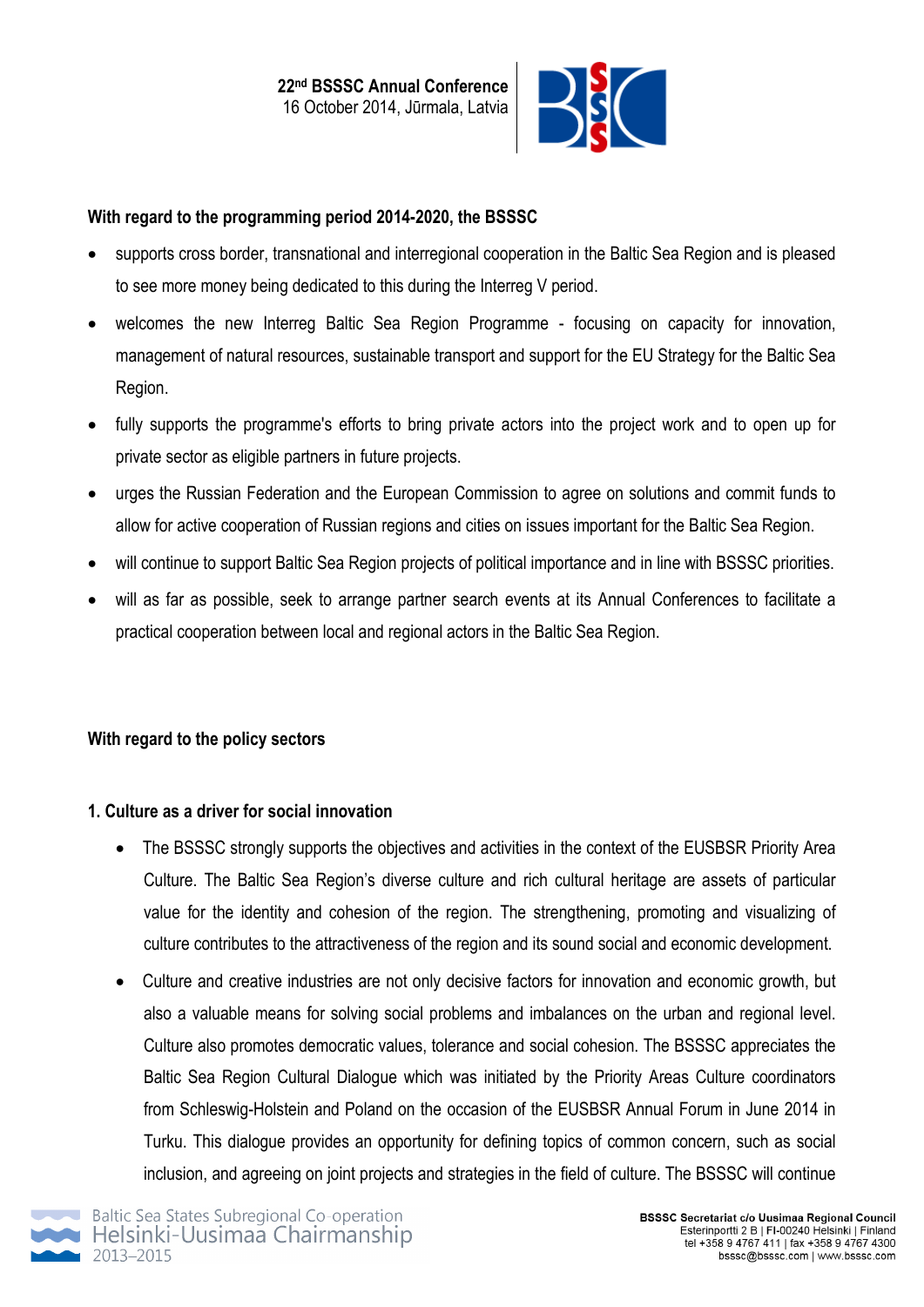

to be involved in the upcoming BSR Cultural Dialogue, thus emphasizing its value for cultural cooperation in the Baltic Sea Region.

• The financing of cultural projects remains a challenge also in the new EU funding period. The BSSSC regrets that the innovative potential of culture, its significance as a location factor and its growing economic importance are not adequately reflected in the EU funding schemes, and calls on the EU Commission and governing programme bodies to recognize the contribution culture and creativity in the implementation of relevant programmes.

#### **2. Low Carbon Economies – smart regional development**

- The BSSSC sees the Baltic Sea Region as a model region for low carbon economy, and to be world leading when it comes to the development of knowledge-intensive products and services, ecoinnovations, as well as environmental technology. Such products and services can increase competitiveness and create new business opportunities that at the same time reduce negative environmental impacts. During the last decade, many Baltic Sea Region countries acquired considerable experience in the development of sustainable solutions and environmentally friendly technologies in various fields, fostering renewable energies, energy efficiency and natural resource management. However, great diversity remains with respect to both socio-economic developments and the implementation of sustainable practices in the region.
- The BSSSC believes that bioeconomy generates more prosperity in a sustainable way in the Baltic Sea Region.
- Rural areas can play a more important role as producers and care-takers of bioresources.
- The BSSSC sees the need for R&D and innovative projects. Such projects will promote bioeconomy in the Baltic Sea Region.

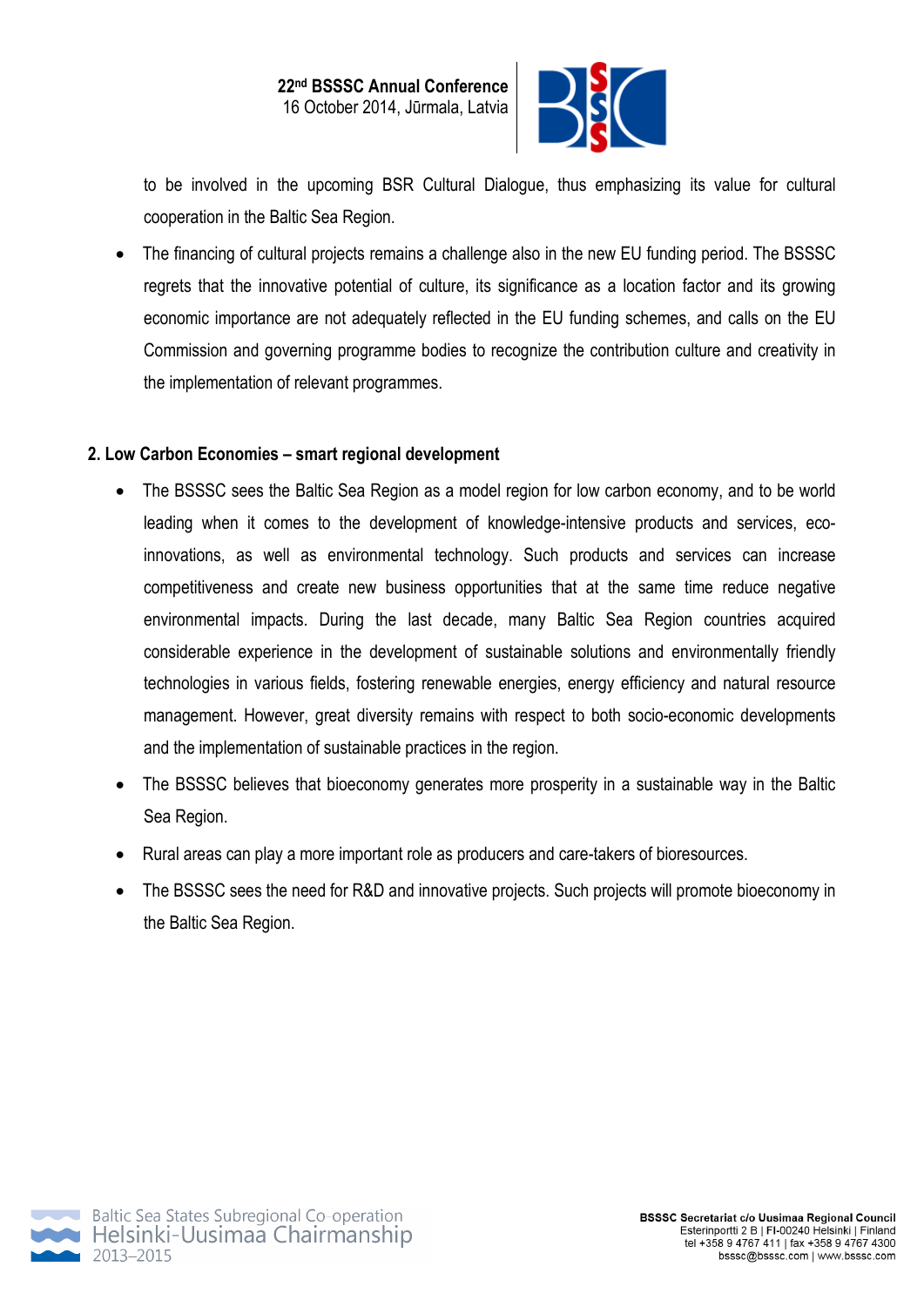

#### **3. Innovative approach to green transport**

- The EU Member States should allow an adequate regional representation in relevant stakeholder forums which the Commission and Member States have established for the implementation of the TEN-T core network, in particular for the North Sea - Baltic Corridor and for the Baltic - Adriatic Corridor.
- The European Commission and EU Member States are requested to take into consideration the recommendations from the TransGovernance project on multi-level governance in the implementation of transnational transport corridors.
- The BSSSC calls for the establishment of uniform European standards, e.g. plug-in technologies and charging/filling infrastructure for vehicles, for the uptake of alternative fuels in the transport sector.
- The BSSSC encourages Regional Authorities in the Baltic Sea Region to actively use the Horizon 2020 Work Programme on green, efficient and integrated transport, in synergy with the relevant objectives of the Baltic Sea Region Interreg programme.
- The BSSSC supports the establishment of a European funding scheme for sustainable and efficient freight transport services (cf. a recent consultation by DG Move) in continuation of the Marco Polo programmes.
- The EU should introduce necessary European support schemes to ease the costs of complying with the EU Directive on reduction of Sulphur emissions from shipping.

#### **4. BSSSC advocates for sub-regional participation in Northern Dimension**

The cooperation between EU Member States, Russia, Norway and Iceland – on the subregional level – can give a substantial contribution to the success of the Northern Dimension (ND) policy framework. The BSSSC recommends the EU and the states to make full use of the knowledge, experience and capacity of regional and local authorities in the ND cooperation.

At its meeting in Oslo on April 8th, the ND Senior Official Group acknowledged the importance of subregional cooperation and asked the Steering Group to reflect on how cooperation with organisations representing the subregional level in the ND area could be further developed.